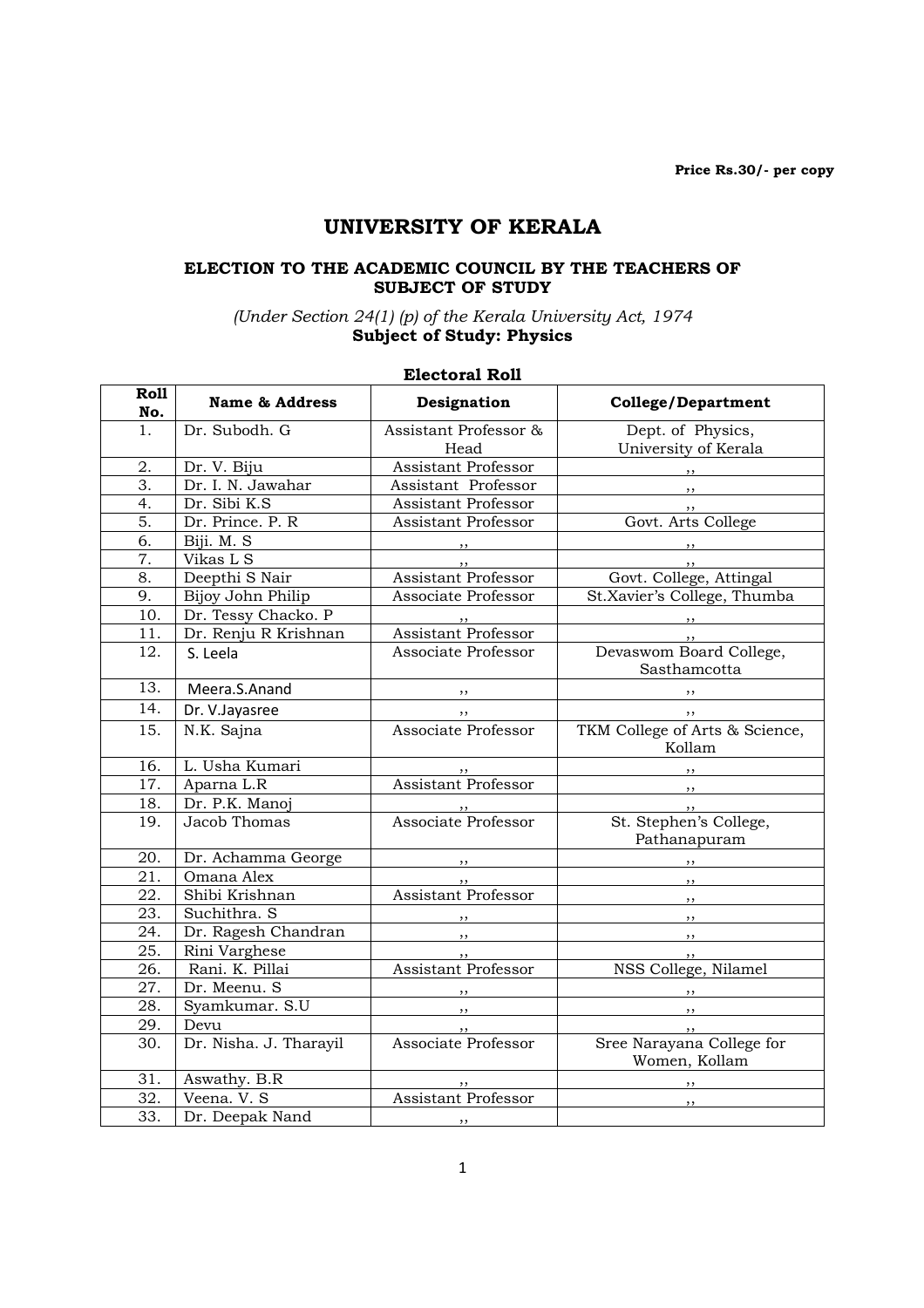| 34. | Prabha Jyothy. P.S      | , ,                        |                                                                                                                                                                                                                                                                                                                                                                                                                                                                            |
|-----|-------------------------|----------------------------|----------------------------------------------------------------------------------------------------------------------------------------------------------------------------------------------------------------------------------------------------------------------------------------------------------------------------------------------------------------------------------------------------------------------------------------------------------------------------|
| 35. | Jayasree. K             | $, \, \,$                  |                                                                                                                                                                                                                                                                                                                                                                                                                                                                            |
| 36. | Sona G Krishnan         | $, \, \, \cdot$            |                                                                                                                                                                                                                                                                                                                                                                                                                                                                            |
| 37. | Saranya Babu            | $, \, \, \cdot$            |                                                                                                                                                                                                                                                                                                                                                                                                                                                                            |
| 38. | Asitha L.R              | $, \,$                     | , ,                                                                                                                                                                                                                                                                                                                                                                                                                                                                        |
| 39. | Dr. Lusamma Joseph      | Associate Professor        | St.Joseph's College for Women,<br>Alappuzha                                                                                                                                                                                                                                                                                                                                                                                                                                |
| 40. | Dr. Rose Leena Thomas   | Assistant Professor        | $\overline{\phantom{a}}$ , $\overline{\phantom{a}}$ , $\overline{\phantom{a}}$ , $\overline{\phantom{a}}$ , $\overline{\phantom{a}}$ , $\overline{\phantom{a}}$ , $\overline{\phantom{a}}$ , $\overline{\phantom{a}}$ , $\overline{\phantom{a}}$ , $\overline{\phantom{a}}$ , $\overline{\phantom{a}}$ , $\overline{\phantom{a}}$ , $\overline{\phantom{a}}$ , $\overline{\phantom{a}}$ , $\overline{\phantom{a}}$ , $\overline{\phantom{a}}$ , $\overline{\phantom{a}}$ , |
| 41. | Dr. Detty A.P           |                            |                                                                                                                                                                                                                                                                                                                                                                                                                                                                            |
| 42. | Prof. A.K. Thomas       | $rac{1}{2}$ Principal      | St. Cyril's College, Adoor                                                                                                                                                                                                                                                                                                                                                                                                                                                 |
| 43. | Annamma Idicheria       | H.O.D                      |                                                                                                                                                                                                                                                                                                                                                                                                                                                                            |
| 44. | Rejeena V Rajan         | Assistant Professor        |                                                                                                                                                                                                                                                                                                                                                                                                                                                                            |
| 45. | Dr. Z. A. Azif          | Associate Professor        | Mannaniya College of Arts &<br>Science, Pangode                                                                                                                                                                                                                                                                                                                                                                                                                            |
| 46. | Dr. Kochuthresia. T. C  | Assistant Professor        | Fatima Mata National College,<br>Kollam                                                                                                                                                                                                                                                                                                                                                                                                                                    |
| 47. | Dr. Christa. E. Pereira | $, \, \, \cdot$            |                                                                                                                                                                                                                                                                                                                                                                                                                                                                            |
| 48. | Vimala. V               | $\overline{\phantom{a}}$   | $\overline{\phantom{a}}$                                                                                                                                                                                                                                                                                                                                                                                                                                                   |
| 49. | Dr. Jojo. P.J           | $\overline{\phantom{a}}$   | $\overline{\phantom{a}}$                                                                                                                                                                                                                                                                                                                                                                                                                                                   |
| 50. | Ratheesh Kumar. R       | $, \, \, \cdot$            | $\overline{\phantom{a}}$                                                                                                                                                                                                                                                                                                                                                                                                                                                   |
| 51. | Sheena Mary. Y          | $, \, \, \cdot$            | $\overline{\phantom{a}}$                                                                                                                                                                                                                                                                                                                                                                                                                                                   |
| 52. | Ignatius. J             | $\overline{\phantom{a}}$   | $\overline{\phantom{a}}$ , $\overline{\phantom{a}}$ , $\overline{\phantom{a}}$ , $\overline{\phantom{a}}$ , $\overline{\phantom{a}}$ , $\overline{\phantom{a}}$ , $\overline{\phantom{a}}$ , $\overline{\phantom{a}}$ , $\overline{\phantom{a}}$ , $\overline{\phantom{a}}$ , $\overline{\phantom{a}}$ , $\overline{\phantom{a}}$ , $\overline{\phantom{a}}$ , $\overline{\phantom{a}}$ , $\overline{\phantom{a}}$ , $\overline{\phantom{a}}$ , $\overline{\phantom{a}}$ , |
| 53. | Sunil. A                |                            | , ,                                                                                                                                                                                                                                                                                                                                                                                                                                                                        |
| 54. | Dr. L. Abdul Khalam     | Associate Professor        | Iqbal College, Peringammala                                                                                                                                                                                                                                                                                                                                                                                                                                                |
| 55. | Sree Roop. S.S          | Assistant Professor        |                                                                                                                                                                                                                                                                                                                                                                                                                                                                            |
| 56. | Shafeer Khan. S         |                            | $\overline{\phantom{a}}$                                                                                                                                                                                                                                                                                                                                                                                                                                                   |
| 57. | Kiran. C.G              | , ,                        | , ,                                                                                                                                                                                                                                                                                                                                                                                                                                                                        |
| 58. | Dr. T. Pradeep          | Associate Professor        | Sree Narayana College, Cherthala                                                                                                                                                                                                                                                                                                                                                                                                                                           |
| 59. | P. C. Anilkumar         |                            | $\overline{\phantom{a}}$                                                                                                                                                                                                                                                                                                                                                                                                                                                   |
| 60. | Priyadarshini. G        | Assistant Professor        | $\overline{\phantom{a}}$                                                                                                                                                                                                                                                                                                                                                                                                                                                   |
| 61. | Savitha. N              |                            | $\overline{\phantom{a}}$                                                                                                                                                                                                                                                                                                                                                                                                                                                   |
| 62. | Minu K.M.               |                            | $\overline{\phantom{a}}$                                                                                                                                                                                                                                                                                                                                                                                                                                                   |
| 63. |                         | , 1                        | $\overline{\phantom{a}}$                                                                                                                                                                                                                                                                                                                                                                                                                                                   |
| 64. | Dr.G.Santhamma          | Associate Professor        | Sree Narayana College, Kollam                                                                                                                                                                                                                                                                                                                                                                                                                                              |
| 65. | Dr.G.Sajeevkumar        |                            | $, \,$                                                                                                                                                                                                                                                                                                                                                                                                                                                                     |
| 66. | Srijith.S               | <b>Assistant Professor</b> | $, \,$                                                                                                                                                                                                                                                                                                                                                                                                                                                                     |
| 67. | Baiju.V                 | , ,                        | , ,                                                                                                                                                                                                                                                                                                                                                                                                                                                                        |
| 68. | Bhavyasree.P.G          | , ,                        | $, \,$                                                                                                                                                                                                                                                                                                                                                                                                                                                                     |
| 69. | Dr.Roxy.M.S             | ,,                         | ,,                                                                                                                                                                                                                                                                                                                                                                                                                                                                         |
| 70. | Dr.Prasanth.S           | ,,                         | ,,                                                                                                                                                                                                                                                                                                                                                                                                                                                                         |
| 71. | Smitha.S                | ,,                         |                                                                                                                                                                                                                                                                                                                                                                                                                                                                            |
| 72. | Dr. Arun.S.Prasad       | Assistant Professor        | Sree Narayana College, Punalur                                                                                                                                                                                                                                                                                                                                                                                                                                             |
| 73. | Praveen. K.H            | Assistant Professor        | ,,                                                                                                                                                                                                                                                                                                                                                                                                                                                                         |
| 74. | Lekshmi. R.S            | ,,                         | ,,                                                                                                                                                                                                                                                                                                                                                                                                                                                                         |
| 75. | Dr. D. Sajan            | <b>Assistant Professor</b> | Bishop Moore College,<br>Mavelikkara                                                                                                                                                                                                                                                                                                                                                                                                                                       |
| 76. | Lynette Joseph          | <b>Assistant Professor</b> | ,,                                                                                                                                                                                                                                                                                                                                                                                                                                                                         |
| 77. | Merin George            | ,,                         | ,,                                                                                                                                                                                                                                                                                                                                                                                                                                                                         |
| 78. | Jerin Susan John        | ,,                         | ,,                                                                                                                                                                                                                                                                                                                                                                                                                                                                         |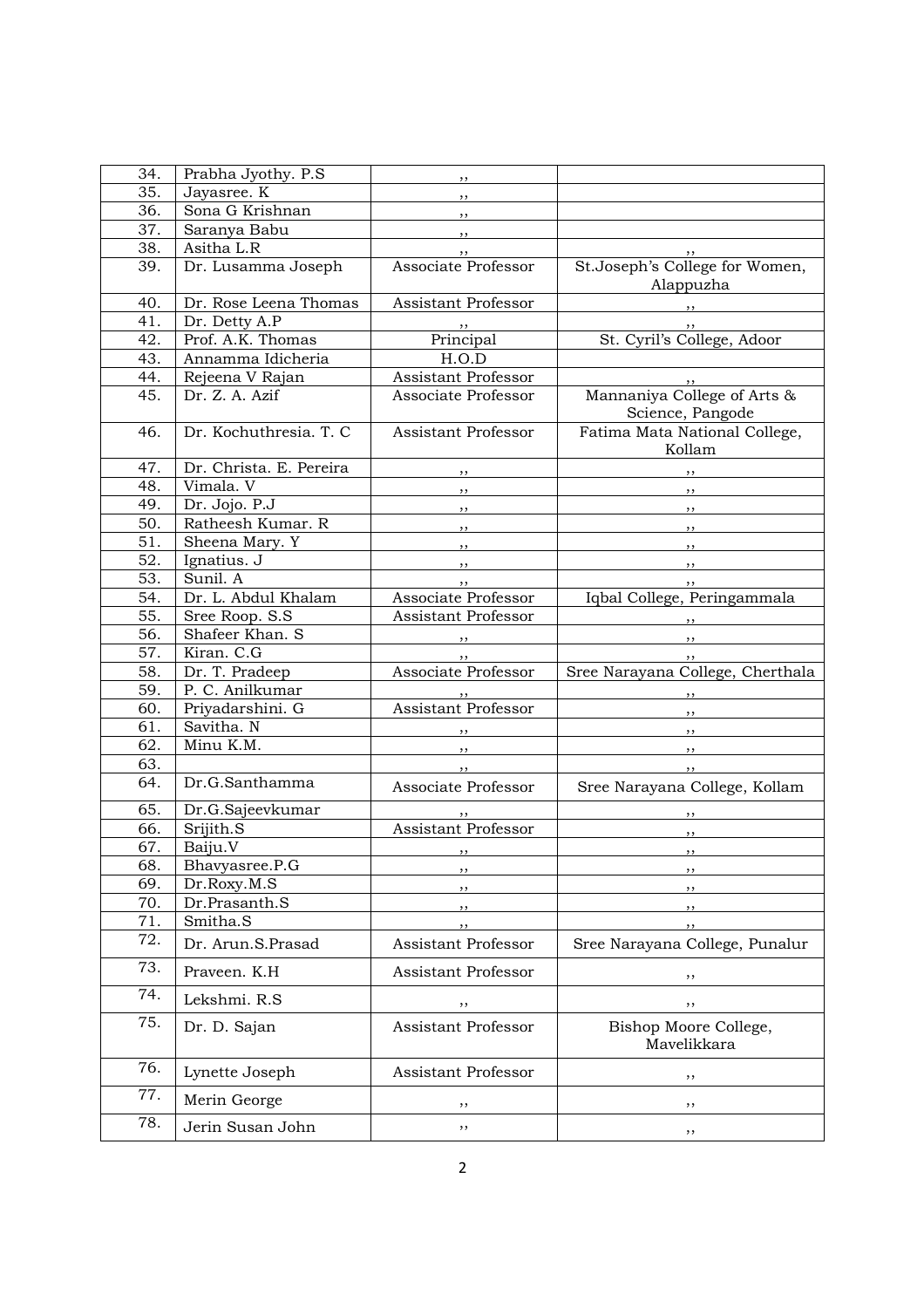| 79.  | Arun Aravind          | ,,                         |                                                    |
|------|-----------------------|----------------------------|----------------------------------------------------|
| 80.  | Javeesh Alex          | ,,                         | ,,                                                 |
| 81.  | Reshmy V K            | Assistant Professor        | Govt. College, Nedumangad                          |
| 82.  | Dr. Sajeev. D         | <b>Assistant Professor</b> | KNM Govt. Arts & Science<br>College, Kanjiramkulam |
| 83.  | Dr. M. Laila          | Principal                  | B.J. M. Govt. College, Chavara                     |
| 84.  | S. Santhosh Kumar     | Assistant Professor        |                                                    |
| 85.  | Dr. S. Najidha        | ,,                         |                                                    |
| 86.  | T.R Sherly            | Associate Professor        | Sanatana Dharma College,<br>Alappuzha              |
| 87.  | K K Narayanan         | ,,                         |                                                    |
| 88.  | Lekshmi. S            | <b>Assistant Professor</b> | ,,                                                 |
| 89.  | Sreejith K. Pisharady | ,,                         | ,,                                                 |
| 90.  | Rakesh S.R            | ,,                         | ,,                                                 |
| 91.  | Rakesh Chandran.      | ,,                         | ,,                                                 |
| 92.  | Manju. V              | ,,                         | ,,                                                 |
| 93.  | <b>Deleted</b>        | ,,                         | ,,                                                 |
| 94.  | Anilkumar. K.M        | Assistant Professor        | MSM College, Kayamkulam                            |
| 95.  | Jyothi. G             | ,,                         | ,,                                                 |
| 96.  | Rejeena. I            | ,,                         | ,,                                                 |
| 97.  | Dr. Bhadrakumari. S   | Associate Professor        | ,,                                                 |
| 98.  | Dr. Sushama. D        | ,,                         | ,,                                                 |
| 99.  | Anjana. R             | <b>Assistant Professor</b> | ,,                                                 |
| 100. | Dr. D. Beena          | Associate Professor        | SN College, Chempazhanthy                          |
| 101. | Resmi. S              | Assistant Professor        | ,,                                                 |
| 102. | Manu K.B              |                            |                                                    |
| 103. | S. Shibu              | Associate Professor        | ,,                                                 |
| 104. | Twinkle. A. R         | Assistant Professor        | St. John's College, Anchal                         |
| 105. | Dr. Suma Bai. K. C    | ,,                         | $, \,$                                             |
| 106. | Dr. K.C. Bright       | ,,                         | $, \,$                                             |
| 107. | Dr. Sreeja. R         | ,,                         | $, \,$                                             |
| 108. | James George          | Associate Professor        | St. Gregorios College,<br>Kottarakkara             |
| 109. | Fergy John            | Assistant Professor        | ,,                                                 |
| 110. | Asha G                | ,,                         | $, \,$                                             |
| 111. | Dr. Krishnakumar V    |                            | $, \,$                                             |
| 112. | Lt. Dr. Indulal C R   | ,,                         | $, \, \,$                                          |
| 113. | Dr. Aswathy Aromal    | , ,                        | $, \,$                                             |
| 114. | Rejani V Koshy        |                            | ,,                                                 |
| 115. | Dr. S. Sankar         | Assistant Professor        | Sree Narayana College,<br>Chathannur               |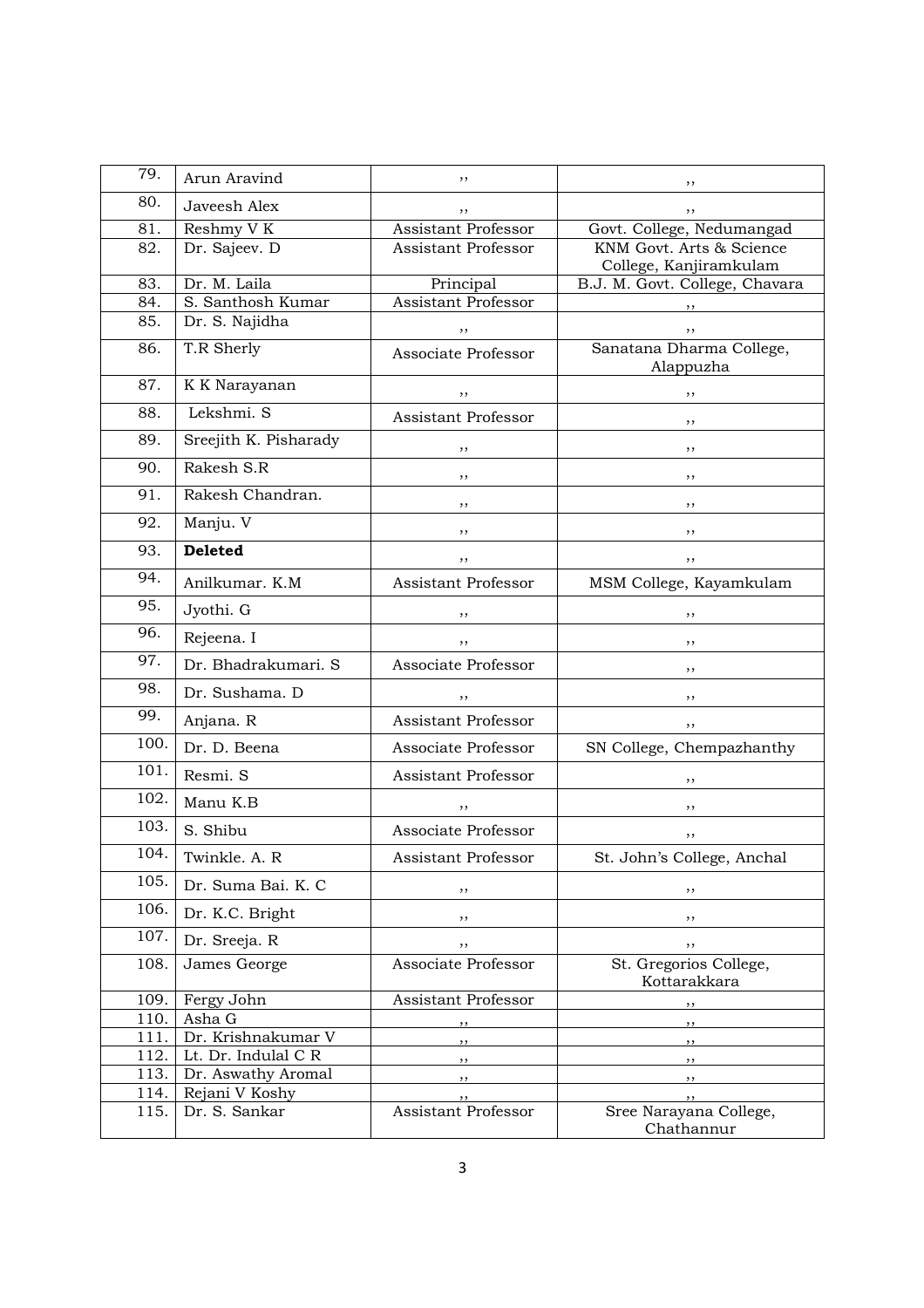| 116. | Dr. Saji Stephen D.    | Associate Professor                                 | University College, Tvpm                                                                                                                                                                                                                                                                                                                                                                                                                                                   |
|------|------------------------|-----------------------------------------------------|----------------------------------------------------------------------------------------------------------------------------------------------------------------------------------------------------------------------------------------------------------------------------------------------------------------------------------------------------------------------------------------------------------------------------------------------------------------------------|
| 117. | G. Santhosh Kumar      | , ,                                                 | $\overline{\phantom{a}}$ , $\overline{\phantom{a}}$                                                                                                                                                                                                                                                                                                                                                                                                                        |
| 118. | G. Krishna Kumar       | $\overline{\phantom{a}}$                            |                                                                                                                                                                                                                                                                                                                                                                                                                                                                            |
| 119. | K. Krishnankutty       | , ,                                                 | $\overline{\phantom{a}}$                                                                                                                                                                                                                                                                                                                                                                                                                                                   |
| 120. | Abhilash Kumar R.G.    | Assistant Professor                                 | $\overline{\phantom{a}}$                                                                                                                                                                                                                                                                                                                                                                                                                                                   |
| 121. | G. Madhu               | $\overline{\phantom{a}}$                            |                                                                                                                                                                                                                                                                                                                                                                                                                                                                            |
| 122. | Amarnadh R. U          |                                                     | $, \, \,$                                                                                                                                                                                                                                                                                                                                                                                                                                                                  |
| 123. | Saji. S. K             |                                                     |                                                                                                                                                                                                                                                                                                                                                                                                                                                                            |
| 124. | Viji V.R.              | $\overline{\phantom{a}}$                            | $\overline{\phantom{a}}$ , $\overline{\phantom{a}}$                                                                                                                                                                                                                                                                                                                                                                                                                        |
| 125. | Dr. Santhosh G.        | $, \underline{\ }$                                  | $\overline{\phantom{a}}$                                                                                                                                                                                                                                                                                                                                                                                                                                                   |
| 126. | Vipin Das V.           | $\overline{\phantom{a}}$ , $\overline{\phantom{a}}$ | $\overline{\phantom{a}}$                                                                                                                                                                                                                                                                                                                                                                                                                                                   |
| 127. | Dr. Vinod Kumar R.     | $\overline{\phantom{a}}$ , $\overline{\phantom{a}}$ | $\overline{\phantom{a}}$                                                                                                                                                                                                                                                                                                                                                                                                                                                   |
| 128. | Dr. Prince. P. R       | $\overline{\phantom{a}}$                            | $\overline{\phantom{a}}$                                                                                                                                                                                                                                                                                                                                                                                                                                                   |
|      |                        | $\overline{\phantom{a}}$ , $\overline{\phantom{a}}$ | $\overline{\phantom{a}}$                                                                                                                                                                                                                                                                                                                                                                                                                                                   |
| 129. | Soumya. S. S           | $, \, \,$                                           | $\overline{\phantom{a}}$ ,                                                                                                                                                                                                                                                                                                                                                                                                                                                 |
| 130. | Dr. V. Sanalkumaran    | Associate Professor                                 | VTM NSS College,                                                                                                                                                                                                                                                                                                                                                                                                                                                           |
|      | Nair                   |                                                     | Dhanuvachapuram                                                                                                                                                                                                                                                                                                                                                                                                                                                            |
| 131. | Dr. Padmakumar. H      | Assistant Professor                                 | $\overline{\phantom{a}}$ , $\overline{\phantom{a}}$ , $\overline{\phantom{a}}$ , $\overline{\phantom{a}}$ , $\overline{\phantom{a}}$ , $\overline{\phantom{a}}$ , $\overline{\phantom{a}}$ , $\overline{\phantom{a}}$ , $\overline{\phantom{a}}$ , $\overline{\phantom{a}}$ , $\overline{\phantom{a}}$ , $\overline{\phantom{a}}$ , $\overline{\phantom{a}}$ , $\overline{\phantom{a}}$ , $\overline{\phantom{a}}$ , $\overline{\phantom{a}}$ , $\overline{\phantom{a}}$ , |
| 132. | Dr. Deepa. V           |                                                     | $\overline{\phantom{a}}$                                                                                                                                                                                                                                                                                                                                                                                                                                                   |
| 133. | Dr. Sudheesh. P        | $\overline{\phantom{a}}$                            | <u>в произведение при возможности в принцип на принцип на весте на принцип на весте на весте на принцип на весте</u>                                                                                                                                                                                                                                                                                                                                                       |
| 134. | Dr. Simi. K.G          | , ,                                                 | $, \, \cdot$                                                                                                                                                                                                                                                                                                                                                                                                                                                               |
| 135. | Dr. Manikantan Nair. V | Associate Professor                                 | Govt College for Women, Tvpm                                                                                                                                                                                                                                                                                                                                                                                                                                               |
| 136. | Dr. Chandini Sam. S. P | $\overline{\phantom{a}}$                            | $\overline{\phantom{a}}$                                                                                                                                                                                                                                                                                                                                                                                                                                                   |
| 137. | Dr. V. Gopakumar       | , ,                                                 | $\overline{\phantom{a}}$                                                                                                                                                                                                                                                                                                                                                                                                                                                   |
| 138. | Prabitha. V. G         | <b>Assistant Professor</b>                          | $\overline{\phantom{a}}$                                                                                                                                                                                                                                                                                                                                                                                                                                                   |
| 139. | Dr. Sagar. S           | $\overline{\phantom{a}}$                            | $\overline{\phantom{a}}$                                                                                                                                                                                                                                                                                                                                                                                                                                                   |
| 140. | Carol Vincent          | $, \, \, \cdot$                                     | $, \,$                                                                                                                                                                                                                                                                                                                                                                                                                                                                     |
| 141. | Dr. Deepthi N.         | $, \,$                                              | ,,                                                                                                                                                                                                                                                                                                                                                                                                                                                                         |
|      | Rajendran              |                                                     |                                                                                                                                                                                                                                                                                                                                                                                                                                                                            |
| 142. | Dr. Xavier. T.S        | $\overline{\phantom{a}}$                            | $\overline{\phantom{a}}$                                                                                                                                                                                                                                                                                                                                                                                                                                                   |
| 143. | Dr. J. Binoy           | $\overline{\phantom{a}}$                            | на последника по последника по последника по последника по последника по последника по последника по последник<br>В последника по последника по последника по последника по последника по последника по последника по последника                                                                                                                                                                                                                                           |
| 144. | Dhanesh Thomas         | $, \, , \,$                                         | $\frac{1}{2}$                                                                                                                                                                                                                                                                                                                                                                                                                                                              |
| 145. | J. S. Helen Primela    | Assistant Professor                                 | Christian College, Kattakada                                                                                                                                                                                                                                                                                                                                                                                                                                               |
|      | Rani                   |                                                     |                                                                                                                                                                                                                                                                                                                                                                                                                                                                            |
| 146. | C. P. Susan Prameela   | Lecturer                                            | $, \,$                                                                                                                                                                                                                                                                                                                                                                                                                                                                     |
| 147. | Dr. B. H. Selin Joy    |                                                     | ,,                                                                                                                                                                                                                                                                                                                                                                                                                                                                         |
| 148. | Dr. G.J. Shyju         | <b>Assistant Professor</b>                          | ,,                                                                                                                                                                                                                                                                                                                                                                                                                                                                         |
| 149. | Sheena. T.V            | , ,                                                 | , ,                                                                                                                                                                                                                                                                                                                                                                                                                                                                        |
| 150. | Dr. Shiney Manoj       | $\cdots$                                            | $\sim$                                                                                                                                                                                                                                                                                                                                                                                                                                                                     |
| 151. | Girija Nair            | Associate Professor                                 | MM NSS College, Kottiyam                                                                                                                                                                                                                                                                                                                                                                                                                                                   |
| 152. | Dr. Anu Vijayan        | Assistant Professor                                 |                                                                                                                                                                                                                                                                                                                                                                                                                                                                            |
| 153. | Dr. Ratheesh Kumar. V  |                                                     | $, \, \,$                                                                                                                                                                                                                                                                                                                                                                                                                                                                  |
| 154. | Anusha. M.G            | , ,                                                 | $, \,$                                                                                                                                                                                                                                                                                                                                                                                                                                                                     |
| 155. |                        | , ,<br>HOD/ Associate                               | , ,<br>NSS College, Pandalam                                                                                                                                                                                                                                                                                                                                                                                                                                               |
|      | S V Hareendrakumar     | Professor                                           |                                                                                                                                                                                                                                                                                                                                                                                                                                                                            |
| 156. | Dr.Saravanakumar S     | <b>Assistant Professor</b>                          |                                                                                                                                                                                                                                                                                                                                                                                                                                                                            |
| 157. | Dr.Vijayakumar S       |                                                     |                                                                                                                                                                                                                                                                                                                                                                                                                                                                            |
| 158. | Dr.Anjali R            | $, \,$                                              |                                                                                                                                                                                                                                                                                                                                                                                                                                                                            |
|      |                        | $, \,$                                              | $, \, \,$                                                                                                                                                                                                                                                                                                                                                                                                                                                                  |
| 159. | Hareesh P S            | ,,                                                  | ,,                                                                                                                                                                                                                                                                                                                                                                                                                                                                         |
| 160. | Mahesh SK              | ,,                                                  | , ,                                                                                                                                                                                                                                                                                                                                                                                                                                                                        |
| 161. | Susy.K                 | Associate Professor                                 | Sree Narayana College, Sivagiri,<br>Varkala                                                                                                                                                                                                                                                                                                                                                                                                                                |
| 162. | Aranya S               | Assistant Professor                                 |                                                                                                                                                                                                                                                                                                                                                                                                                                                                            |
| 163. | Sajesh Sasidharan      |                                                     | ,,                                                                                                                                                                                                                                                                                                                                                                                                                                                                         |
|      |                        | , ,                                                 | , ,                                                                                                                                                                                                                                                                                                                                                                                                                                                                        |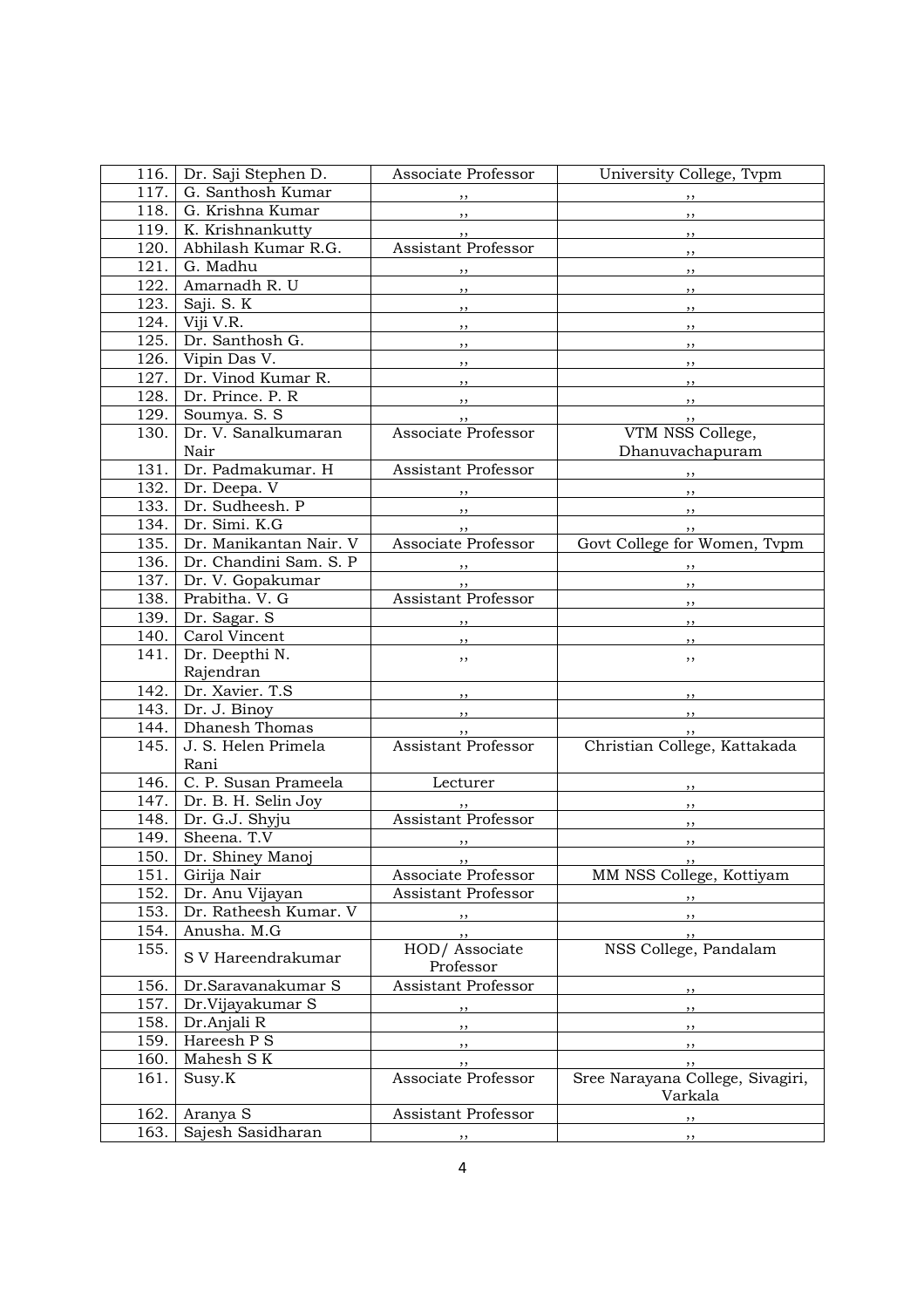| 164. | Jyothish B                  | , ,                      | $, \,$                         |
|------|-----------------------------|--------------------------|--------------------------------|
| 165. | Veenas C L                  | ,,                       | , ,                            |
| 166. | Ramesh Chandran B R         | , ,                      | $, \,$                         |
| 167. | Sreela, S                   | Associate Professor      | Govt. College, Kariavattom     |
| 168. | Jaya. A.S                   | $\cdots$                 |                                |
| 169. | Dr. B. Unnikrishnan<br>Nair | Associate Professor      | , ,                            |
| 170. | Jolly Bose. R               | Assistant Professor      | , ,                            |
| 171. | Dr. Parvathi, M.R.          | Assistant Professor      | HHMSPBNSS College for Women,   |
|      |                             |                          | Typm                           |
| 172. | Dr. Sutheerthan.S.Nair      | , ,                      | , ,                            |
| 173. | Dr. Sindhu.A.Kartha         | , ,                      | , ,                            |
| 174. | Dr. Kavitha, V.T.           | , ,                      | , ,                            |
| 175. | Dr. Smitha. S.L             | $\overline{\phantom{a}}$ | $, \, \,$                      |
| 176. | Remadevi. K                 | Associate Professor      | TKMM College, Nangiarkulangara |
| 177. | P. P. Sharmila              | , ,                      |                                |
| 178. | Dr. Tintu R                 | Assistant Professor      | , ,                            |

University Buildings<br>Thiruvananthapuram<br>Date: 08.08.2016

University Buildings **Dr. Jayaprakas. M** Thiruvananthapuram Registrar(i/c)/Returning Officer